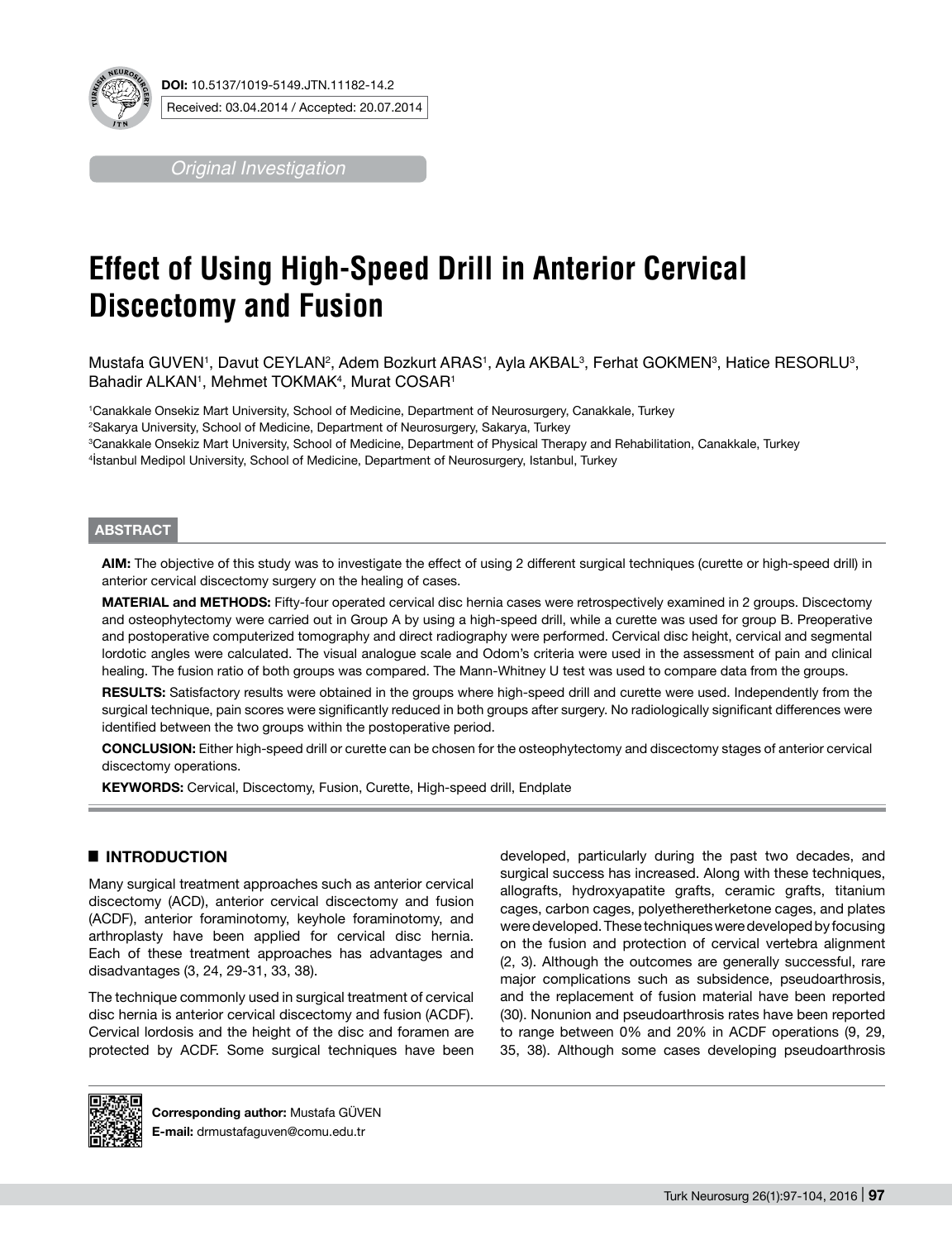are asymptomatic, the absence of solid fusion causes poor functional outcomes and continuing pain (9, 29, 35, 38). The pseudoarthrosis ratio has been reported to be based on the number of levels at which the operation took place, the type of graft used, and the surgical technique (7, 29, 38).

The number of pseudoarthrosis cases has also increased with the rapidly increasing number of ACDF surgeries over the past twenty years. Therefore, it has become even more crucial to determine the causes of pseudoarthrosis. In the literature, the rates of pseudoarthrosis are reported to vary according to the type of graft used (7, 10, 11, 24, 25). Neural and osteoblastic injury based on the temperature increase was also reported in surgeries carried out using a high-speed drill (8, 14, 17, 21, 23, 37). However, no study was found that showed whether or not the use of a high-speed drill affects fusion when endplate and osteophyte surgical techniques are used.

In our retrospective study, we assessed and compared the changes observed after ACDF surgeries which were performed, either using a curette or a high-speed drill. The purpose of our study was to present and compare radiological and clinical findings of these two groups.

## █ **MATERIAL and METHODS**

Thirty-one cases in the high-speed drill group (Group A) and 23 cases in the curette group (Group B) were retrospectively examined. The criteria for the patients' inclusion in and selection for the study were as follows. Magnetic resonance images (MRI) and clinical findings were compatible, a singlelevel disc was affected, radiculopathy findings were present, surgery was performed for a cervical disc hernia for the first time, and either the surgical procedure was needed immediately or they did not respond to conservative treatment over a six-week period. The criteria for exclusion from the study included patients who had already undergone a percutaneous procedure due to cervical and/or radicular pain (nucleotomy, chemonucleolysis, epidural steroid injection, etc.) and who were experiencing multilevel disc herniation, significant degenerative spinal disease, fracture, infection, tumor, a spinal deformity, chronic systemic disease, or cervical kyphotic posture. No case was excluded from the study based on gender, age, or severe preoperative clinical findings. Preoperative plain and lateral cervical x-ray, computerized tomography (CT), and MRI were applied to all of the cases.

Group A consisted of 31 cases (13 males and 18 females, with a mean age of 45.4 years), where ACDF was carried out using a high-speed drill. Group B consisted of 23 cases (9 males and 14 females, with a mean age of 51.5 years), where ACDF was carried out using a curette. In both groups, a PEEK (polyetheretherketone) cage (*Titania, Izmir, Turkey* or *Medikon, Ankara, Turkey*) and bone graft into the cage (*Osteotech, Eatontown, NJ-USA*) were used for fusion.

#### *Surgical Technique*

Surgeries for both groups were performed under general anesthesia. In order to determine the operation level, C-arm fluoroscopy was used. After distraction of the space, ACD

and osteophytectomy were carried out through microsurgical technique. While endplate decortication and osteophytectomy in group A was performed using a 4 or 5 mm diamond ball cutter with the help of a high-speed drill (*Anspach eMax2 plus, Synthes Inc., PA, USA*), for group B, those procedures were carried out by curette. Drilling was performed at 40,000 rpm with intervals lasting four to five seconds. Sufficient and constant cooling irrigation was done during drilling. The posterior longitudinal ligament for decompression and the spinal cord of the influenced nerve root was opened in both groups, and a part of it was resected. In all cases, the endplate around the cartilage was protected, while the endplates of the upper and lower spine were slightly decorticated. The disc fragment causing herniation was removed. Bone graft (*Osteotech, Eatontown, NJ-USA*) was injected into the PEEK cage, and a spacer was prepared. While distracting the spine, the spacer was placed. Following control of the graft position with C-arm fluoroscopy, the vertebra was redistracted. The wearing of a soft collar for three weeks following surgery was suggested for all cases in both groups.

## *Clinical Evaluation*

Pain reflecting to the neck and arm of the cases was assessed with the Visual Analogue Scale (VAS) pain scoring the day before the operation and daily in the early postoperative period (32). Clinical evaluation also continued during the postoperative follow-up. Odom's criteria were used in the last follow-up of clinical assessment, and patients were classified as excellent, good, fair, or poor (27).

#### *Radiological Evaluation*

For radiologic findings, the height of the level operated on, the cervical and segmental lordotic angles, and the fusion rates were determined for each case. For each case, an assessment was carried out five times, once preoperative, and postoperative at one day, one month, three months, and one year. The height of the disc was calculated using images of the mid-sagittal plane with the help of computerized tomography software (*Toshiba, Prospeed Helical CT*). The preoperative and postoperative segmental lordotic angle (SLA) and cervical lordotic angle (CLA) of both groups were measured by Katsuura's method (10, 19).

Lordosis of the cervical spine (CLA) was measured as the angle between the line parallel to the upper border of the C2 vertebral body and the line parallel to the lower border of the C7 vertebral body. In addition, segmental lordosis of the level operated on was measured as the angle between the line parallel to the upper border of the vertebral body proximal to the disc space involved and the line parallel to the lower border of the underlying vertebral body (Figure 1A,B) (10, 19). These values were noted as positive in lordosis, negative in kyphosis.

In both groups, fusion at the level operated on was assessed with x-ray and CT in the third and twelfth month follow-up. An assessment of excellent, good, average, or poor was given by a radiologist not involved in this study. Seeing trabecular bone bridges in at least one of the anterior and/or posterior regions of the PEEK cage was evaluated as fusion. The absence of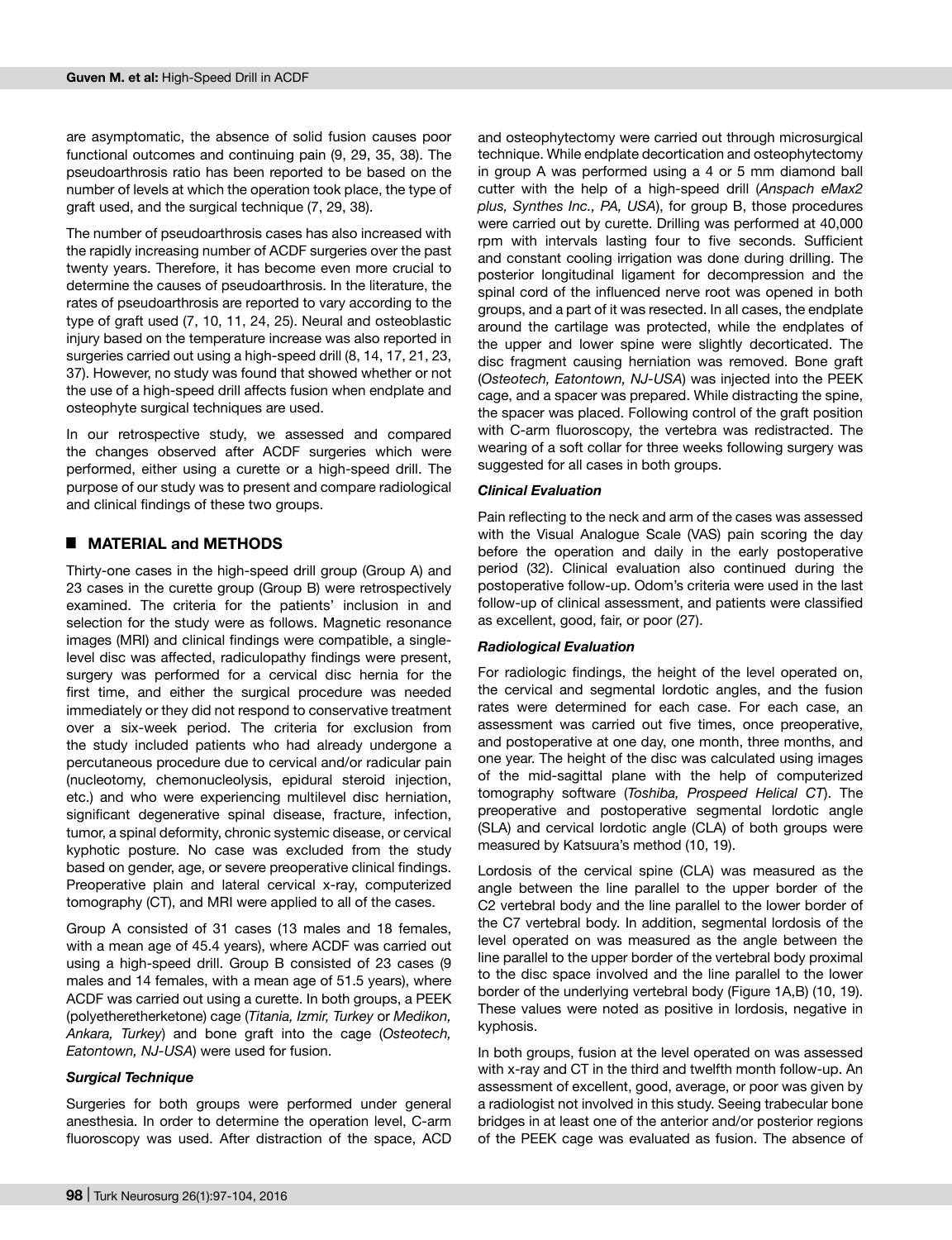bridges or seeing a discontinuity in the anterior-posterior line in fusion was classified as non-fusion (12).

#### *Statistical Analysis*

The *Mann-Whitney U test* was performed using SPSS v.19 software (*SPSS Inc., Chicago, IL, USA*) to compare changes in the disc height, segmental and cervical lordosis angle, and fusion rates of both groups. Preoperative measurements and postoperative measurements at one day, one month, three months, and one year were assessed. The *Mann-Whitney U test* was also used in comparisons of Odom's criteria and VAS scoring for each group. The values of p<0.05 were accepted as significant.

The study sample size power was found to be 86% (13).

In our study, we complied with the Declaration of Helsinki, revised in 2008 and also accepted by the Çanakkale 18 Mart University Medical Ethical Committee. An informed consent form was received from all cases.

**Table I:** Demographic Distribution and Operation Levels of the Groups

## █ **RESULTS**

# *Clinical Results*

The demographical data of the cases are given in Table I, and the VAS scores of both groups are shown in Table II. While the mean VAS score of the high-speed drill group was 8.3  $\pm$  0.9 preoperatively, it was detected to be 0.7  $\pm$  0.7 in the twelfth month postoperative period. The reduction in VAS scores in both groups was considered significant (p<0.05). No significant difference was found in the preoperative and postoperative comparison of VAS scores between the groups (Table II).

Odom's criteria were applied to clinically assess the improvement of symptoms at the twelfth month follow-up of both groups. Odom's criteria were numbered as excellent: 4, good: 3, fair: 2, poor: 1. The "good" and "excellent" results, according to Odom's criteria, were 93.3% and 89.9%, respectively, in group B. Satisfactory outcomes were observed

|                        | Group A (n:31) | <b>Group B (n:23)</b> | р         |
|------------------------|----------------|-----------------------|-----------|
| Age (year)             | 45.4           | 51.5                  | <b>NS</b> |
| Follow up time (month) | 15             | 16                    | <b>NS</b> |
| $F/M$ ratio (n)        | 18/13          | 14/9                  | <b>NS</b> |
| Operation Level (n)    |                |                       | <b>NS</b> |
| $C4-5$                 | 8              | 3                     |           |
| $C5-6$                 | 17             | 13                    |           |
| $C6-7$                 | 6              | 7                     |           |

*NS: Not Significant (p>0.05).*



**Figure 1:** Cervical **a)** segmental and **B)** lordotic angle measurements.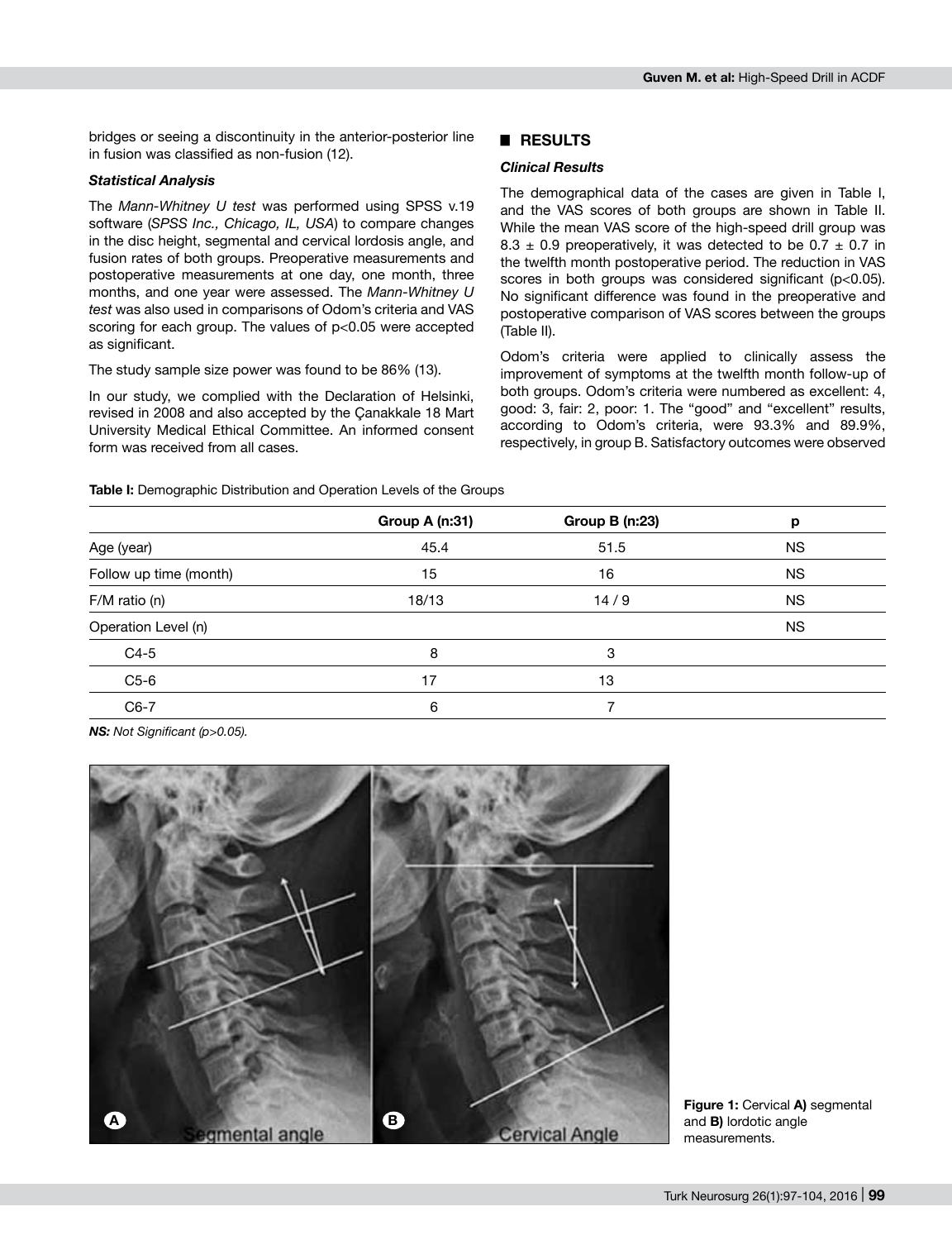in both groups. No significant difference was identified in intergroup comparison according to Odom's criteria. However, an intragroup comparison of preoperative and postoperative values showed a significant difference (p<0.05) (Table II).

### *Radiological Results*

## *Disk Height*

### **Group A (High-speed drill group)**

The mean group disc height values measured at five different times during the follow-ups are shown in Table III.

Change of the mean disc height measured in the preoperative and postoperative  $1<sup>st</sup>$  day was found to be statistically significant (3.91  $\pm$  1.09 mm vs. 5.77  $\pm$  0.93 mm, respectively, p<0.05). Change of the mean disc height measured in the preoperative and postoperative  $1<sup>st</sup>$  month and  $3<sup>rd</sup>$  month was also found to be statistically significant  $(3.91 \pm 1.09$  mm vs. 5.41  $\pm$  0.94 mm and 5.15  $\pm$  0.84 mm, p<0.05 and p<0.05, respectively). Furthermore, a significant increase was identified between the preoperative and postoperative  $12<sup>th</sup>$  month disc heights  $(3.91 \pm 1.09 \text{ mm}$  vs.  $6.30 \pm 7.24 \text{ mm}$ , p<0.05 ) (Table III).

## **Group B (Curette Group)**

The mean group disc height values measured at 5 different times during follow-up are shown in Table III. Change of the mean disc height measured in the preoperative and postoperative 1<sup>st</sup> day was found statistically significant (4.1  $\pm$ 0.88 mm vs.  $5.48 \pm 1.20$  mm, respectively, p<0.05). Changes of the mean disc height measured in the preoperative and postoperative 1<sup>st</sup> month and 3<sup>rd</sup> month were also found to be statistically significant  $(4.1 \pm 0.88$  mm vs. 5.31  $\pm$  1.16 mm and  $5.10 \pm 1.07$  mm, p<0.05 and p<0.05, respectively). Furthermore, a significant increase was identified between the preoperative and postoperative 12<sup>th</sup> month disc heights (4.1  $\pm$ 0.88 mm vs.  $4.68 \pm 1.14$  mm, p<0.05 ) (Table III).

Subsidence was detected in 4 cases (12.9%) in the highspeed drill group and in 3 cases (13%) in the curette group at the end of the 1<sup>st</sup> year. No statistically significant difference was detected between the two groups (p>0.05).

## *Segmental Lordotic Angle (SLA)*

## **Group A (High-speed drill Group)**

The mean group SLA measured at 5 different times during follow-up is shown in Table IV. Change of the mean SLA measured in the preoperative and postoperative 1<sup>st</sup> day was found statistically significant (0.37  $\pm$  3.87° vs. 4.89  $\pm$  3.46°, respectively, p<0.05). Change of the mean SLA measured in the preoperative and postoperative  $1<sup>st</sup>$  month and  $3<sup>rd</sup>$ month was also found to be statistically significant (0.37  $\pm$ 3.87° vs. 2.47  $\pm$  3.16° and 2.31  $\pm$  2.53°, p<0.05 and p<0.05, respectively). Furthermore, significant increase was identified between the preoperative and postoperative 12<sup>th</sup> month SLA  $(0.37 \pm 3.87^{\circ} \text{ vs. } 1.98 \pm 2.19^{\circ}, \text{ p<0.05 } )$  (Table IV).

## **Group B (Curette Group)**

The mean group SLA measured at 5 different times during

follow-up is shown in Table IV. Change of the mean SLA measured in the preoperative and postoperative 1<sup>st</sup> day was found to be statistically significant (2.63  $\pm$  4.41° vs. 5.14  $\pm$  3.98°, respectively, p<0.05). Change of the mean SLA measured in the preoperative and postoperative  $1<sup>st</sup>$  month and  $3<sup>rd</sup>$  month was also found statistically significant (2.63  $\pm$  4.41° vs. 4.64  $\pm$  4.83° and 3.24  $\pm$  5.20°, p<0.05 and p<0.05, respectively). Furthermore, a significant increase was identified between the preoperative and postoperative 12<sup>th</sup> month SLA (2.63  $\pm$  4.41<sup>°</sup> vs. 3.48±5.39°, p<0.05 ) (Table IV).

## *Cervical Lordotic Angle (CLA)*

#### **Group A (High-speed drill Group)**

The mean group CLA measured at 5 different times during follow-up is shown in Table V. Change of the mean CLA measured in the preoperative and postoperative 1<sup>st</sup> day was found to be statistically significant (11.14  $\pm$  5.92° vs. 10.42  $±$  5.55°, respectively, p<0.05). Change of the mean CLA measured in the preoperative and postoperative 1<sup>st</sup> month and  $3<sup>rd</sup>$  month was also found statistically significant (11.14  $\pm$  5.92 $^{\circ}$ vs. 14.68  $\pm$  4.84° and 13.23  $\pm$  10.11°, p<0.05 and p<0.05, respectively). Furthermore, significant increase was identified between the preoperative and postoperative 12<sup>th</sup> month CLA (11.14  $\pm$  5.92° vs. 13.33 $\pm$ 4.58°, p<0.05) (Table V).

## **Group B (Curette Group)**

The mean group CLA measured at 5 different times during follow-up is shown in Table V. Change of the mean CLA measured in the preoperative and postoperative  $1<sup>st</sup>$  day was found statistically significant (15.18  $\pm$  11.56° vs. 7.69  $\pm$  7.95°, respectively, p<0,05). Change of the mean CLA measured in the preoperative and postoperative  $1<sup>st</sup>$  month and  $3<sup>rd</sup>$  month was also found to be statistically significant (15.18  $\pm$  11.56 $^{\circ}$ ) vs. 11.82  $\pm$  8.97° and 10.11  $\pm$  9.74°, p<0.05 and p<0.05, respectively). Furthermore, a significant increase was identified between the preoperative and postoperative 12<sup>th</sup> month CLA (15.18  $\pm$  11.56° vs. 9.06  $\pm$  11.82°, p<0.05 ) (Table V).

#### *Comparison of Fusion Rates*

When the fusion rates at the level operated in the post-surgery 3rd and 12<sup>th</sup> months were compared, no significant difference was seen between the two groups. In the 3<sup>rd</sup> month followup of both groups, a fusion rate of 41% was observed in high-speed drill group while 34% fusion was observed in the curette group. In the follow-up in the  $12<sup>th</sup>$  months, a fusion rate of 100% was observed in all cases of both groups (Figure 2a-G).

#### *Comparison of Data Between Groups*

No significant difference was determined in terms of VAS scores, Odom's criteria, disc heights, and preoperative mean segmental and cervical lordotic angles between the groups. Additionally, no significant differences were identified in terms of the postoperative  $1^{st}$ ,  $3^{rd}$ , and  $12^{th}$  month VAS scores, Odom's criteria, disc heights, and segmental and cervical angles between the groups.

All cases recovered uneventfully with good outcomes at their 1<sup>st</sup> year follow-up. No severe complications such as death,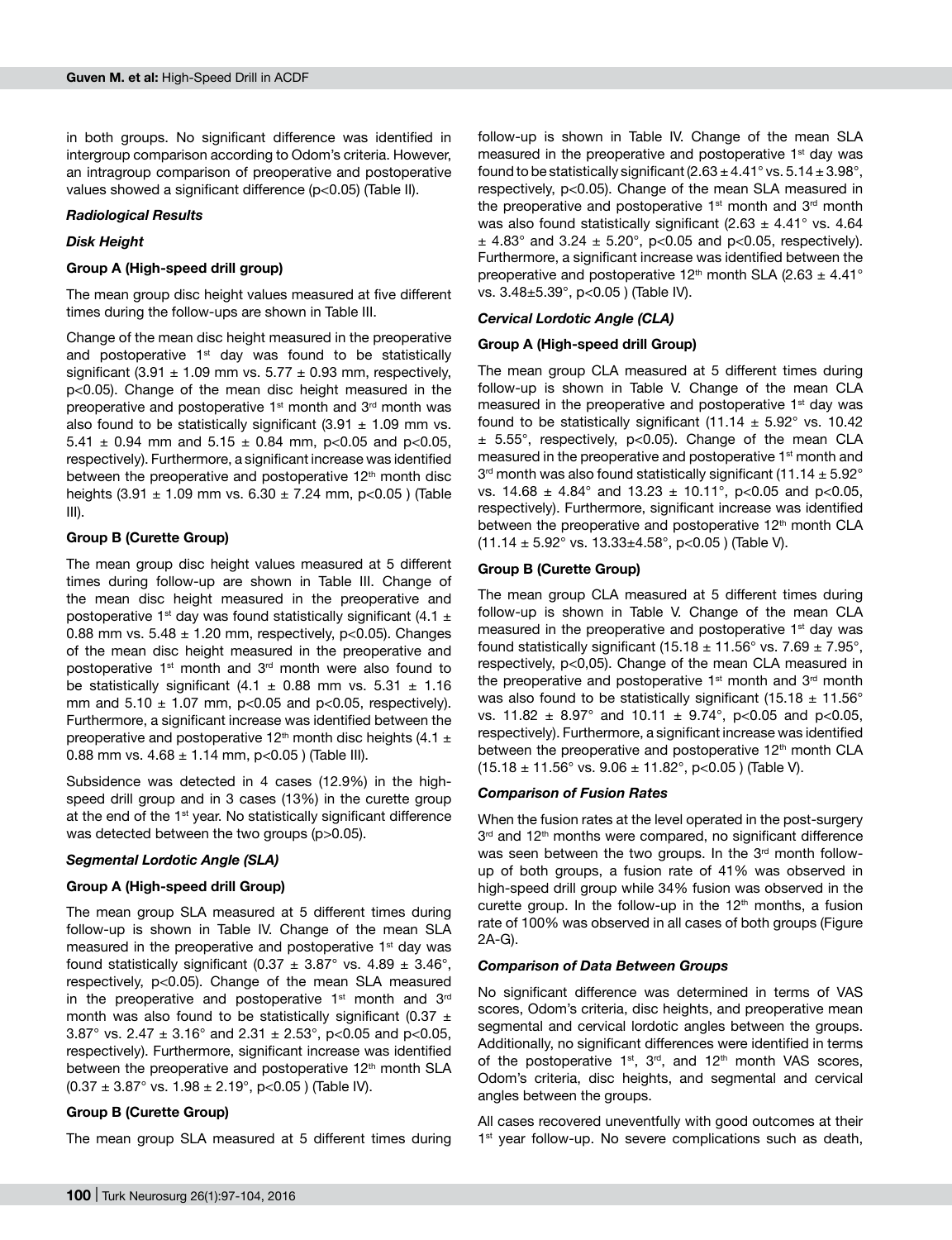reoperation, transient or persistent neurologic injury, Horner syndrome, pseudoarthrosis, infection, or thromboembolic event occurred.

No misalignment was observed in the cages of cases in both groups. Moreover, no replacement or dislocation of cages was encountered up until the time of last follow-up.

All cases were allowed to return to mild activities within 4 weeks postoperatively, and to heavier work and to exercise within 3 months postoperatively.

**Table II:** The VAS Scores and Odom's Criteria of the Groups

No statistically significant difference was noted in the distribution of gender and age.

## █ **DISCUSSION**

Today, the most common accepted gold standard technique in surgical treatment of cervical disc hernia is ACDF. ACDF can be made using bone graft (28), titanium (5), carbon fiber (6), and PEEK (4, 10, 28) cage. In an in vitro study, PEEK cages were reported not to have cytotoxicity and mutagenicity (26).

|                 | Group A (31)  | Group B (23)  | p         |
|-----------------|---------------|---------------|-----------|
| Preop. VAS      | $8.3 \pm 0.9$ | $8.6 \pm 0.8$ |           |
| Postop. VAS     | $0.7 \pm 0.7$ | $0.6 \pm 0.7$ |           |
| р               | < 0.05        | < 0.05        |           |
| Odom's Criteria |               |               | <b>NS</b> |
| Excellent       | 20            | 15            |           |
| Good            | 8             | 5             |           |
| Fair            | 3             | 3             |           |
| Poor            | 0             | 0             |           |
| р               | < 0.05        | < 0.05        |           |

*NS: non-specific.*

#### **Table III:** Disc Height Measurements of the Groups

|              | Preop.          | Postop.<br>1 <sup>st</sup> dav | Early postop,<br>$(1st$ month) | Early postop,<br>$(3rd$ month) | Late postop,<br>$(12th$ month) |        |
|--------------|-----------------|--------------------------------|--------------------------------|--------------------------------|--------------------------------|--------|
| Group A (mm) | $3.91 \pm 1.09$ | $5.77 \pm 0.93$                | $5.41 \pm 0.94$                | $5.15 \pm 0.84$                | $6.30 \pm 7.24$                | < 0.05 |
| Group B (mm) | $4.1 \pm 0.88$  | $5.48 \pm 1.20$                | $5.31 \pm 1.16$                | $5.10 \pm 1.07$                | $4.68 \pm 1.14$                | < 0.05 |

#### **Table IV:** Segmental Lordotic Angle Measurements of the Groups

|                      | Preop.        | Postop.<br>$1st$ dav | Early postop.<br>$(1st$ month) | Early postop.<br>$(3rd$ month) | Late postop.<br>$(12th$ month) |        |
|----------------------|---------------|----------------------|--------------------------------|--------------------------------|--------------------------------|--------|
| Group A <sup>*</sup> | $0.37 + 3.87$ | $4.89 \pm 3.46$      | $2.47 \pm 3.16$                | $2.31 \pm 2.53$                | $1.98 + 2.19$                  | < 0.05 |
| Group $B^*$          | $2.63 + 4.41$ | $5.14 + 3.98$        | $4.64 + 4.83$                  | $3.24 + 5.20$                  | $3.48 + 5.39$                  | < 0.05 |

*\* (plain [o] mean±SD).*

#### **Table V:** Cervical Lordotic Angle Measurements of the Groups

|                      | Preop.           | Postop.<br>1 <sup>st</sup> dav | Early postop.<br>(1 <sup>st</sup> month) | Early postop.<br>$(3rd$ month) | Late postop.<br>$(12th$ month) |        |
|----------------------|------------------|--------------------------------|------------------------------------------|--------------------------------|--------------------------------|--------|
| Group A <sup>*</sup> | $11.14 \pm 5.92$ | $10.42 \pm 5.55$               | 14.68±4.84                               | $13.23 \pm 10.11$              | $13.33 \pm 4.58$               | < 0.05 |
| Group $B^*$          | 15.18±11.56      | 7.69±7.95                      | $11.82 + 8.97$                           | $10.11 \pm 9.74$               | $9.06 \pm 11.82$               | < 0.05 |
| .                    | ---              |                                |                                          |                                |                                |        |

*\* (plain [o] mean±SD).*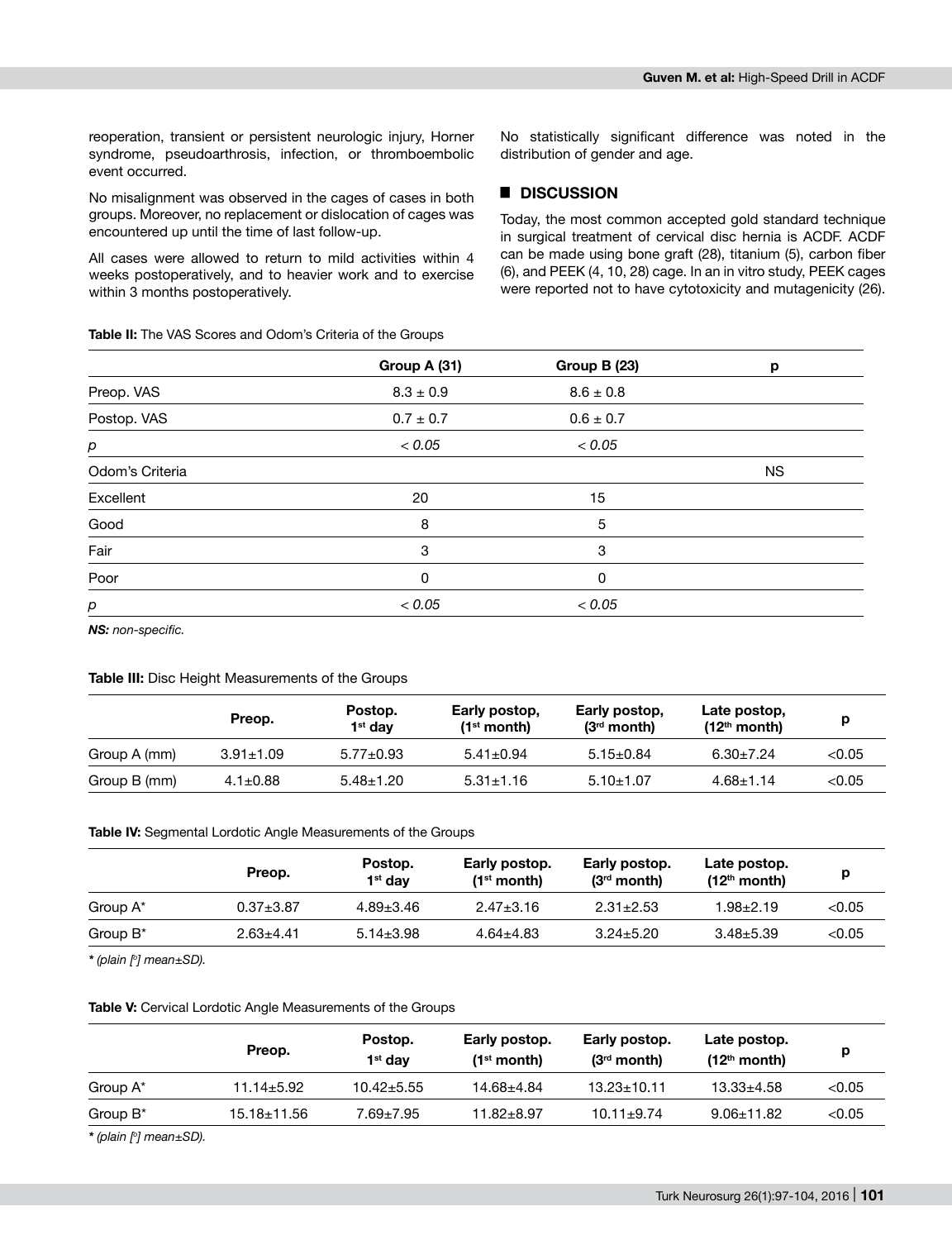

**Figure 2: A)** Preoperative MRI, **B)** preoperative, postoperative **C)** 1st day, **D)** 1st, **E)** 3rd and **F)** 12th months lateral plain radiograms and **G)** late postoperative sagittal CT scans of the patients (group A and B).

PEEK cages have been reported to be a reliable biomaterial in spinal surgery due to their biocompatibility, non-absorbable and corrosion-resistant competence (20). PEEK elasticity has been reported to be similar to bone (34). In addition to these reasons, bone or demineralized bone matrix-filled PEEK cages are commonly used today in practice because they do not cause metallic artifacts or prevent postoperative imaging.

Good and excellent outcomes according to Odom's criteria were determined in group A at a rate of 93.3% while in group B the rate was 89.9%. Significant improvement in VAS scores was noted in both groups, and from this aspect, no difference was identified between groups. With these outcomes, no significant difference was detected in both techniques in terms of clinical recovery (p<0.05) (Table II). Similar clinical outcomes have been reported in many publications where ACDF was carried out using PEEK cage (4, 10, 28, 36).

Subsidence of the cage developing after surgery is a crucial problem. Subsidence occurs because of excessive curette of endplate, excessive distraction due to selection of a tootall cage, non-appropriate cage geometry, and cages made of non-appropriate material. In consequence of subsidence, disc and foramen height decrease, cervical malalignment occurs. When the preoperative and postoperative  $1<sup>st</sup>$  day disc height measurements were compared in both groups, it was detected that significant increase was present in the postoperative 1<sup>st</sup> day and that minimal reduction was present in the postoperative  $1<sup>st</sup>$  month,  $3<sup>rd</sup>$  month, and at the end of the  $1<sup>st</sup>$  year (p<0.05) (Table III). The rate of subsidence has been reported to be between 2 and 33% in the literature (1, 15). In addition, it was determined that the rate of subsidence is comparable with the literature and that no significant difference is present between the groups (7, 15, 18, 22).

Adjacent segment disease is the main problem caused by fusion in the postoperative follow-up of cervical discectomy cases. In the meta-analysis study by Anderson et al., no significant difference was reported to be present among fusion options (PEEK cage, titanium cage, autograft, plate, and arthroplasty etc) (1). Therefore adjacent segment disease was not assessed in our study.

Study sample size power was found to be 86% (13). This information was added to the statistical analysis.

In our study, no statistically significant difference was identified in terms of disc height, segmental lordotic angle and cervical lordotic angle between groups (p<0.05) (Table IV, V). Preoperative and postoperative comparison of SLA and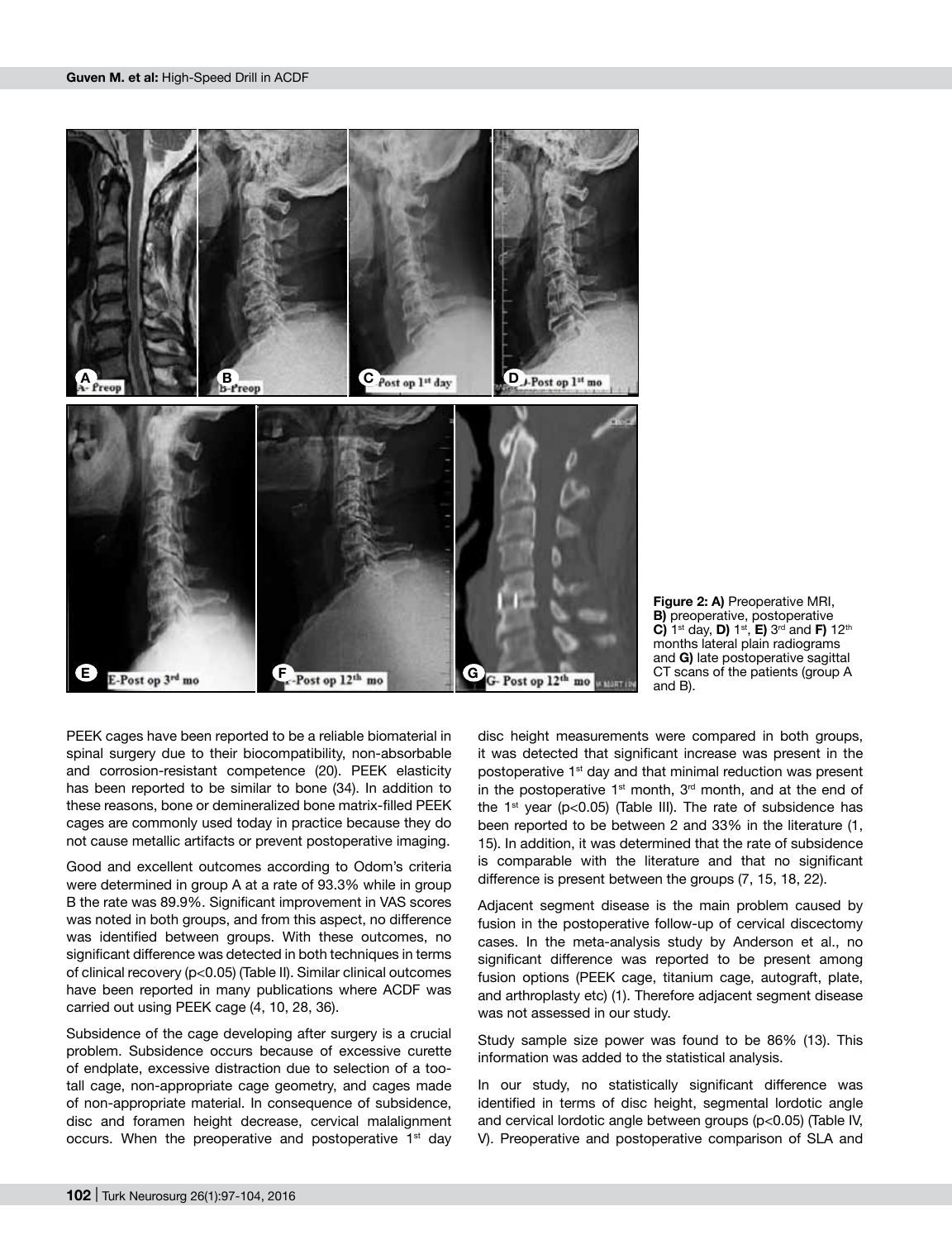CLA measurements demonstrated that both techniques are also useful in order to recover cervical sagittal alignment. In addition to high fusion rate, it was reported in the literature that successful treatment is based on disc height and protection of SLA and CLA (4, 16, 18, 22).

It has been reported that instead of fluted steel burr, diamond drill burr should be used due to its more sensitive drilling and less mechanical damage to bone tissue (21). During drilling with diamond drill burr, powdery fine bone dust has been reported to have hemostatic function (21). In our study, diamond drill burr was used to be compatible with this literature data.

In the literature, it has been reported that the heat caused by using a high-speed drill causes necrosis in bone tissue and apoptosis in osteoblasts (8, 14, 21, 23). In consequence of osteoblast apoptosis and bone necrosis, no or less fusion is expected. In our study, the fusion of the level operated was evaluated in the post-surgery  $3<sup>rd</sup>$  and  $12<sup>th</sup>$  month. When the post-surgery 3<sup>rd</sup> and 12<sup>th</sup> month fusion rates were compared, no statistically significant difference was determined between the high-speed drill and curette group. In the 3<sup>rd</sup> month followup of both groups, a fusion rate of 41% was observed in high-speed drill group and of 34% in the curette group. In the follow-up performed in the  $12<sup>th</sup>$  month, a fusion rate of 100% was noted in cases from both groups. In the literature similar to our study, fusion rates after ACDF have been reported to be 95 to 100% (4, 7, 10, 12, 18, 22, 25, 28-31).

Both high-speed drill and curette group presented clinically and radiologically similar satisfactory outcomes at the end of a 1-year follow-up period. Both surgical techniques can be chosen according to surgeon's choice and the technical infrastructure of hospital.

## █ **REFERENCES**

- 1. Anderson PA, Sasso RC, Hipp J, Norvell DC, Raich A, Hashimoto R: Kinematics of the cervical adjacent segments after disc arthroplasty compared with anterior discectomy and fusion: A systematic review and meta-analysis. Spine (Phila Pa 1976) 37: 85-95, 2012
- 2. Bertalanffy H, Eggert HR: Clinical long-term results of anterior discectomy without fusion for treatment of cervical radiculopathy and myelopathy. A follow-up of 164 cases. Acta Neurochir (Wien) 90: 127-135, 1988
- 3. Brigham CD, Tsahakis PJ: Anterior cervical foraminotomy and fusion. Surgical technique and results. Spine (Phila Pa 1976) 20: 766-770, 1995
- 4. Brooke NS, Rorke AW, King AT, Gullan RW: Preliminary experience of carbon fibre cage prostheses for treatment of cervical spine disorders. Br J Neurosurg 11: 221-227, 1997
- 5. Chou YC, Chen DC, Hsieh WA, Chen WF, Yen PS, Harnod T, Chiou TL, Chang YL, Su CF, Lin SZ, Chen SY: Efficacy of anterior cervical fusion: Comparison of titanium cages, polyetheretherketone (PEEK) cages and autogenous bone grafts. J Clin Neurosci 15: 1240-1245, 2008
- 6. Colpan ME, Attar A, Sekerci Z, Tuna H, Egemen N: Cervical foraminal area and intervertebral height changes after titanium ring cage placement: Preliminary results. J Clin Neurosci 13: 228- 232, 2006
- 7. Cosar M, Ozer AF, Iplikcioglu AC, Oktenoglu T, Kosdere S, Sasani M, Bozkus H, Khoo LT, Sarioglu AC: The results of betatricalcium phosphate coated hydroxyapatite (beta-TCP/HA) grafts for interbody fusion after anterior cervical discectomy. J Spinal Disord Tech 21: 436-441, 2008
- 8. Dolan EB, Haugh MG, Tallon D, Casey C, McNamara LM: Heatshock-induced cellular responses to temperature elevations occurring during orthopaedic cutting. J R Soc Interface 9: 3503- 3513, 2012
- 9. Emery SE, Bolesta MJ, Banks MA, Jones PK: Robinson anterior cervical fusion comparison of the standard and modified techniques. Spine (Phila Pa 1976) 19: 660-663, 1994
- 10. Faldini C, Chehrassan M, Miscione MT, Acri F, d'Amato M, Pungetti C, Luciani D, Giannini S: Single-level anterior cervical discectomy and interbody fusion using PEEK anatomical cervical cage and allograft bone. J Orthop Traumatol 12: 201-205, 2011
- 11. Faldini C, Miscione MT, Acri F, Leonetti D, Nanni M, Chehrassan M, Giannini S: Single level cervical fusion by an anterior approach using autologous bone graft influences the adjacent levels degenerative changes: Clinical and radiographic results at 10 year minimum follow-up. Eur Spine J 21 Suppl 1: 90-93, 2012
- 12. Faldini C, Pagkrati S, Leonetti D, Miscione MT, Giannini S: Sagittal segmental alignment as predictor of adjacent-level degeneration after a cloward procedure. Clin Orthop Relat Res 469: 674-681, 2011
- 13. Fleiss JL, Kingman A: Statistical management of data in clinical research. Crit Rev Oral Biol Med 1: 55-66, 1990
- 14. Grunder U, Strub JR: Problems of temperature elevation during the treatment of bone with rotating instruments--a review of the literature. Schweiz Monatsschr Zahnmed 96: 956-969, 1986
- 15. Ha SK, Park JY, Kim SH, Lim DJ, Kim SD, Lee SK: Radiologic assessment of subsidence in stand-alone cervical polyetheretherketone (PEEK) cage. J Korean Neurosurg Soc 44: 370-374, 2008
- 16. Harrison DE, Harrison DD, Cailliet R, Troyanovich SJ, Janik TJ, Holland B: Cobb method or Harrison posterior tangent method: Which to choose for lateral cervical radiographic analysis. Spine (Phila Pa 1976) 25: 2072-2078, 2000
- 17. Hosono N, Miwa T, Mukai Y, Takenaka S, Makino T, Fuji T: Potential risk of thermal damage to cervical nerve roots by a high-speed drill. J Bone Joint Surg Br 91: 1541-1544, 2009
- 18. Kast E, Derakhshani S, Bothmann M, Oberle J: Subsidence after anterior cervical inter-body fusion. A randomized prospective clinical trial. Neurosurg Rev 32: 207-214; discussion 214, 2009
- 19. Katsuura A, Hukuda S, Saruhashi Y, Mori K: Kyphotic malalignment after anterior cervical fusion is one of the factors promoting the degenerative process in adjacent intervertebral levels. Eur Spine J 10: 320-324, 2001
- 20. Katzer A, Marquardt H, Westendorf J, Wening JV, von Foerster G: Polyetheretherketone--cytotoxicity and mutagenicity in vitro. Biomaterials 23: 1749-1759, 2002
- 21. Kondo S, Okada Y, Iseki H, Hori T, Takakura K, Kobayashi A, Nagata H: Thermological study of drilling bone tissue with a highspeed drill. Neurosurgery 46: 1162-1168, 2000
- 22. Kulkarni AG, Hee HT, Wong HK: Solis cage (PEEK) for anterior cervical fusion: Preliminary radiological results with emphasis on fusion and subsidence. Spine J 7: 205-209, 2007
- 23. Li S, Chien S, Branemark PI: Heat shock-induced necrosis and apoptosis in osteoblasts. J Orthop Res 17: 891-899, 1999